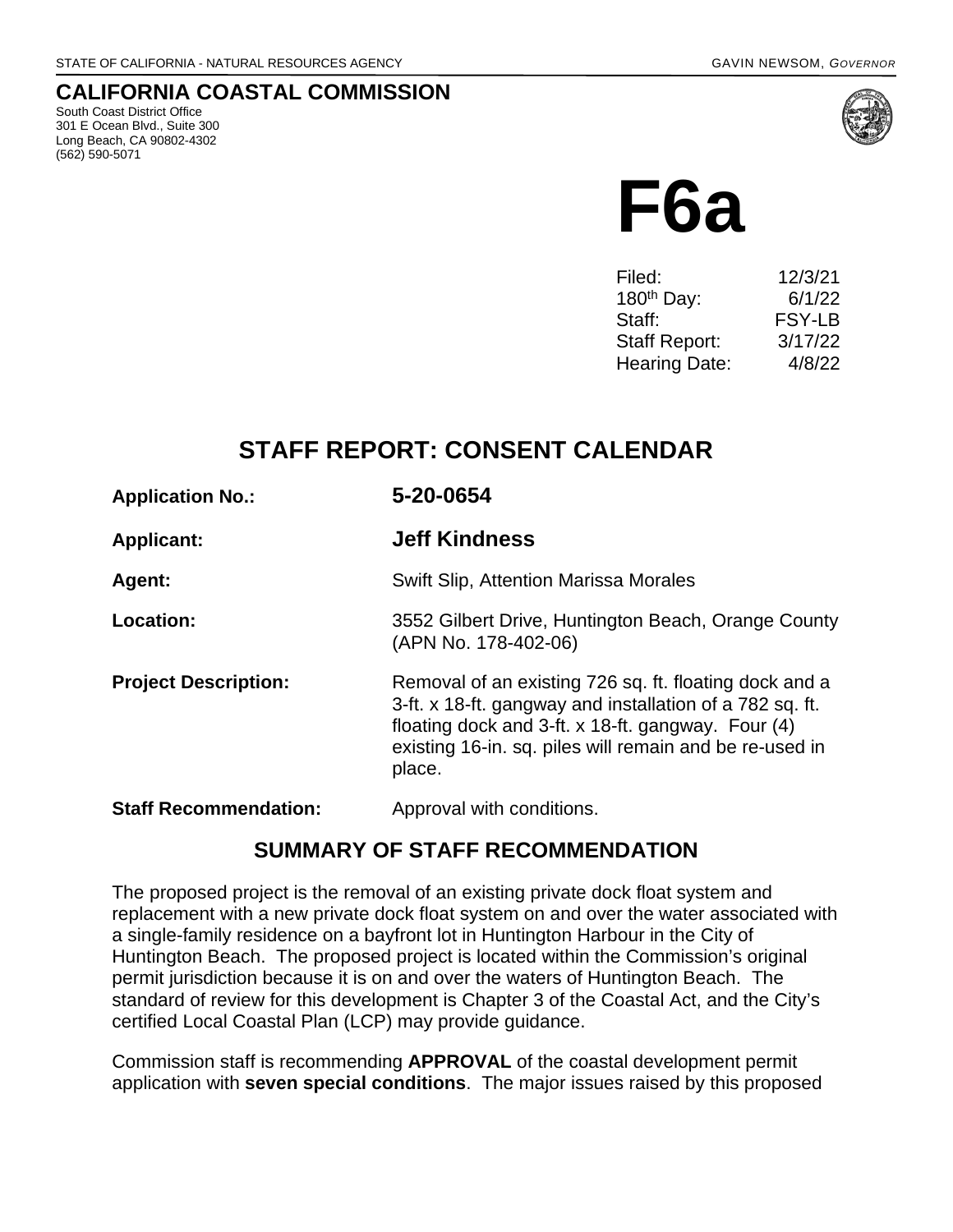development concern consistency with the marine resources, water quality, public access policies of the Coastal Act.

Initially, the applicant proposed a dock which would increase water coverage by 90 sq. ft. The applicant has redesigned the proposed dock to shrink the finger width to now only increase water coverage by 56 sq. ft. While the applicant has revised the proposed project and provided updated plans, a revised Approval-In-Concept from the City of Huntington Beach Planning Department and revised Harbor Permit from the City of Huntington Beach Public Works Department has not been submitted. Thus, staff recommends the Commission impose **Special Condition No. 1**, which requires the applicant to submit Final Project Plans approved by the City of Huntington Beach Planning Department and City of Huntington Beach Public Works Department.

The dock float system has been designed in a manner that avoids adverse impacts to marine resources (no eelgrass is expected to be impacted based on the applicant's survey) while still maintaining a usable dock float system and enabling recreational boating. However, to minimize potential adverse impacts to biological resources and to ensure that there will not be negative cumulative impacts to the Huntington Harbour ecosystem, staff recommends the Commission impose **Special Condition No. 2**, which requires the applicant to prepare a new eelgrass survey prior to beginning construction. This condition will also require the applicant to apply for a permit amendment to relocate or redesign the dock float system to avoid direct impacts to existing eelgrass beds if the updated survey indicates eelgrass would be impacted by the proposed dock float footprint. Staff recommends the Commission also impose **Special Condition No. 3**, which requires the applicant to survey the project area for the presence of *Caulerpa sp*. (an invasive, non-native aquatic species) prior to commencement of construction activities.

While conditions have been imposed to minimize impacts to eelgrass and *Caulerpa sp*. from the project, impacts to biological resources may still occur if future development occurs without first being reviewed by the Commission. Thus, staff recommends the Commission impose **Special Condition No. 4**, which requires the applicant to obtain a permit amendment or a new permit for any future improvements to the proposed dock float system.

During construction and post-construction, the proposed project has potential for adverse impacts to water quality and marine resources. Therefore, staff recommends the Commission impose **Special Condition No. 5**, which outlines construction responsibilities and debris removal requirements for the applicant and also requires the applicant to implement post-construction operational Best Management Practices (BMPs) to protect water quality.

To ensure that the applicant complies with all requirements, requests and mitigation measures from California Department of Fish and Wildlife (CDFW), the Regional Water Quality Control Board (RWQCB); the U.S. Army Corps of Engineers (USACE), and the U.S. Fish and Wildlife Service (USFWS), with respect to preservation and protection of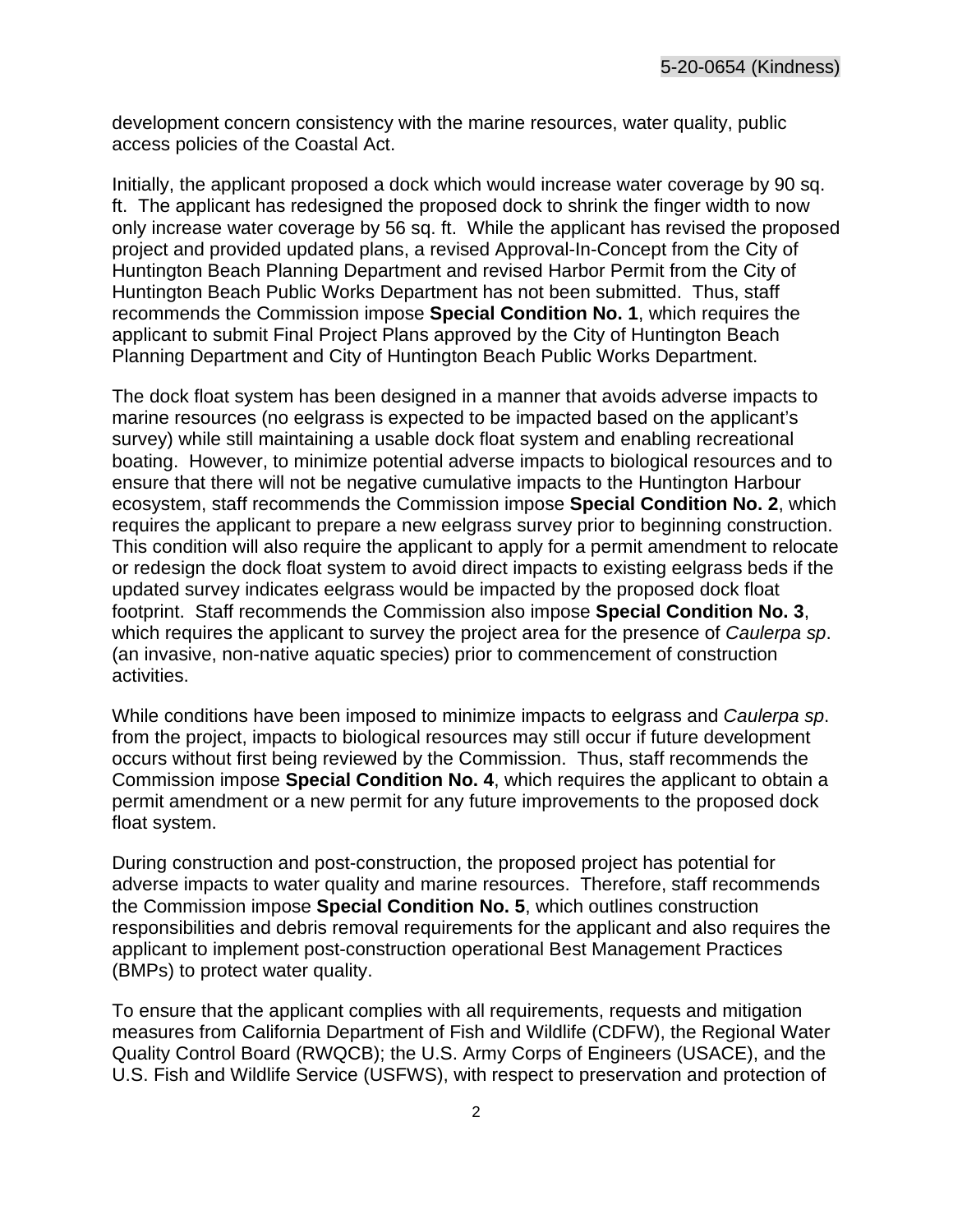#### 5-20-0654 (Kindness)

water quality and the marine environment, staff recommends the Commission impose **Special Condition No. 6**, which requires that the applicant comply with all the requirements, requests, and mitigation measures of these agencies.

The proposed project will not result in any new adverse impacts to public access. In order to preserve and maintain access to the public tidelands, **Special Condition No. 7** is imposed stating that the approval of a coastal development permit for the project does not waive any public rights or interest that exist or may exist on the property, now or in the future.

The motion to approve the CDP application is on page 5.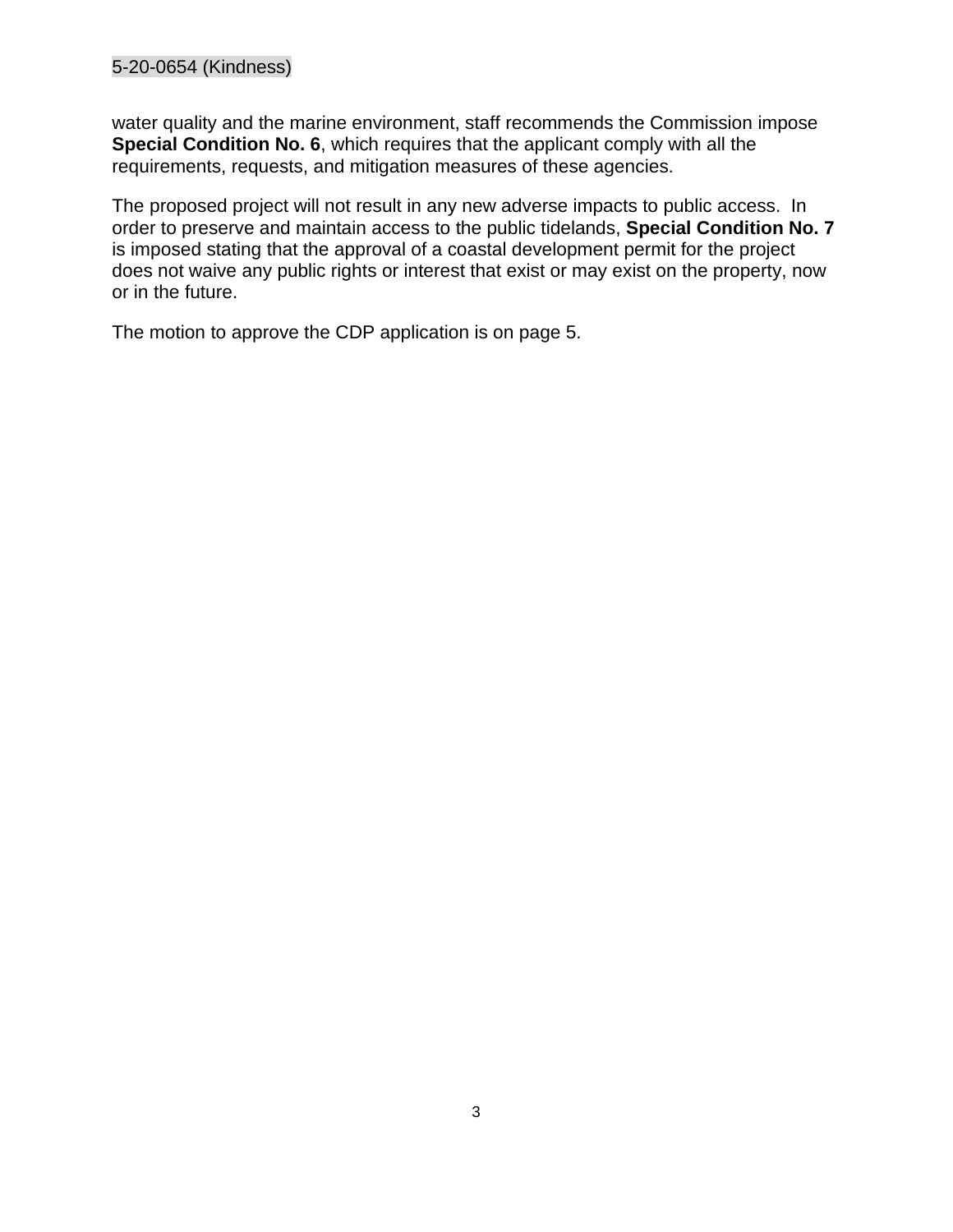# **TABLE OF CONTENTS**

| 15 |
|----|
|    |
|    |

## **EXHIBITS**

Exhibit No. 1 - Location Map

Exhibit No. 2 - Existing Plan

<span id="page-3-0"></span>Exhibit No. 3 - Proposed Plan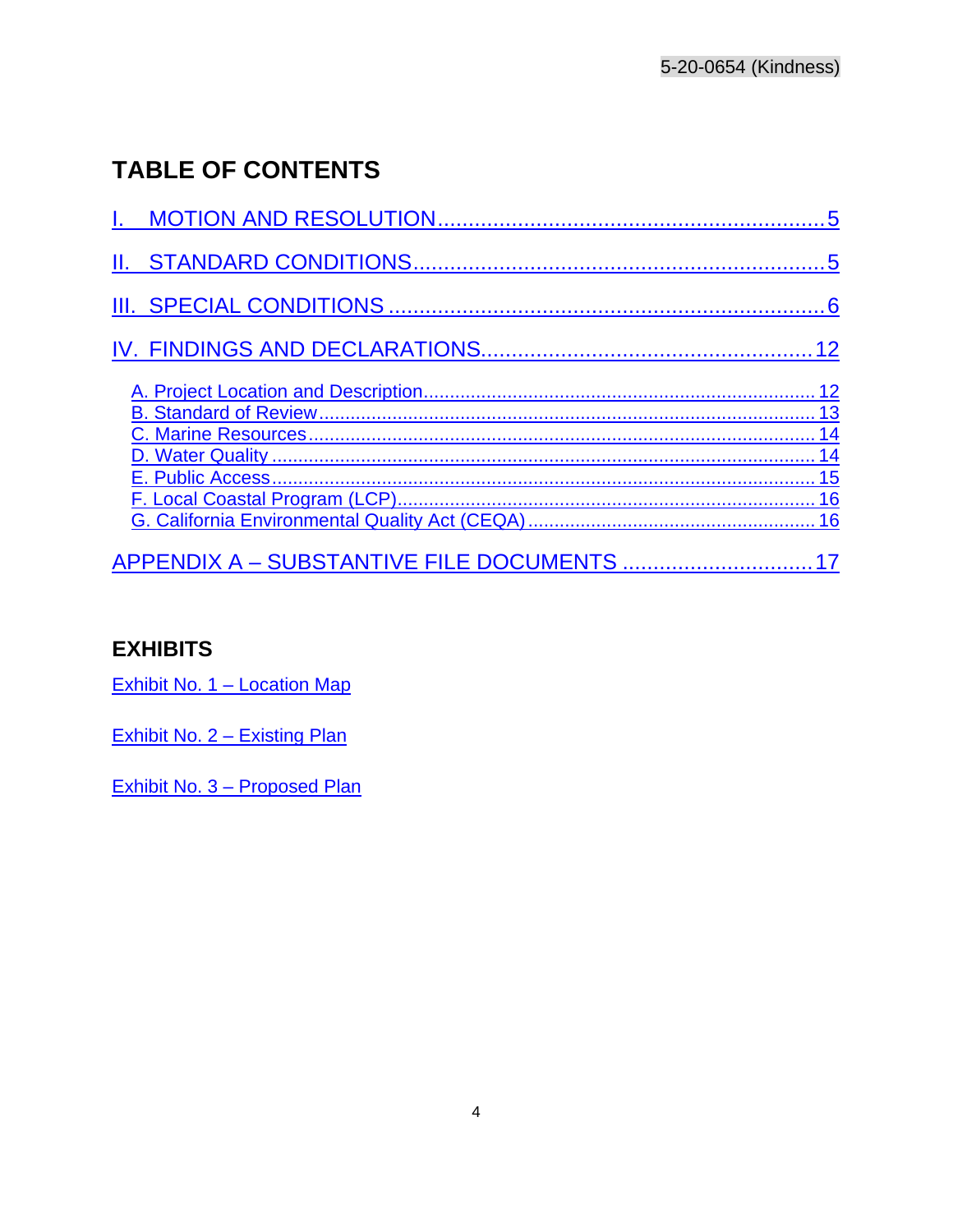## **I. MOTION AND RESOLUTION**

#### **Motion:**

I move that the Commission approve the Coastal Development Permit applications included on the consent calendar in accordance with the staff recommendations.

Staff recommends a **YES** vote. Passage of this motion will result in approval of all the permits included on the consent calendar. The motion passes only by affirmative vote of a majority of the Commissioners present.

#### **Resolution:**

The Commission hereby approves Coastal Development Permit Application No. 5- 20-0654 for the proposed development and adopts the findings set forth below on grounds that the development as conditioned will be in conformity with the policies of Chapter 3 of the Coastal Act. Approval of the permit complies with the California Environmental Quality Act because either 1) feasible mitigation measures and/or alternatives have been incorporated to substantially lessen any significant adverse effects of the development on the environment, or 2) there are no further feasible mitigation measures or alternatives that would substantially lessen any significant adverse impacts of the development on the environment.

## <span id="page-4-0"></span>**II. STANDARD CONDITIONS**

- **1. Notice of Receipt and Acknowledgment**. The permit is not valid and development shall not commence until a copy of the permit, signed by the applicant or authorized agent, acknowledging receipt of the permit and acceptance of the terms and conditions, is returned to the Commission office.
- **2. Expiration**. If development has not commenced, the permit will expire two years from the date on which the Commission voted on the application. Development shall be pursued in a diligent manner and completed in a reasonable period of time. Application for extension of the permit must be made prior to the expiration date.
- **3. Interpretation**. Any questions of intent of interpretation of any condition will be resolved by the Executive Director or the Commission.
- **4. Assignment**. The permit may be assigned to any qualified person, provided that the assignee files with the Commission an affidavit accepting all terms and conditions of the permit.
- **5. Terms and Conditions Run with the Land**. These terms and conditions shall be perpetual, and it is the intention of the Commission and the applicant to bind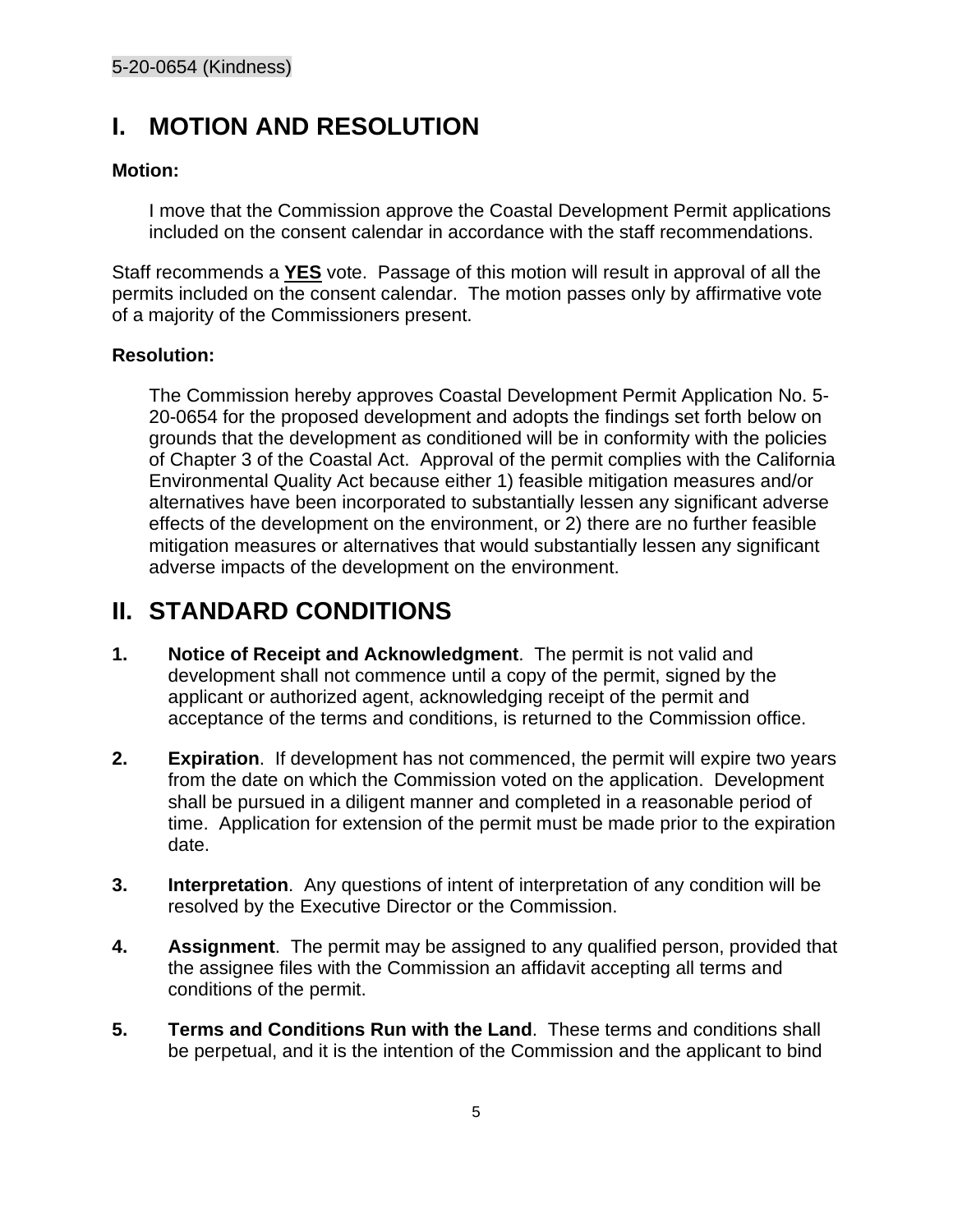all future owners and possessors of the subject property to the terms and conditions.

## <span id="page-5-0"></span>**III. SPECIAL CONDITIONS**

#### <span id="page-5-1"></span>**1. Final Project Plans.**

**A.** PRIOR TO THE ISSUANCE OF THE COASTAL DEVELOPMENT PERMIT, the applicant shall submit, for the Executive Director's review and written approval, two (2) full size sets of Final Project Plans approved by the City of Huntington Beach Planning Department and City of Huntington Beach Public Works Department. The Final Project Plans shall reflect the following changes:

> The plans shall identify and state that the proposed project has reduced water coverage from 90 sq. ft. to 56 sq. ft.

- **B.** All revised plans shall be prepared and certified by a licensed professional or professionals as applicable (e.g., architect, surveyor, geotechnical engineer), based on current information and professional standards, and shall be certified to ensure that they are consistent with the Commission's approval and with the recommendations of any required technical reports.
- **C.** The permittee shall undertake development in conformance with the approved final updated plans. Any proposed changes to the approved final plans, such as changes needed to be consistent with the City's certified Local Coastal Plan (LCP), or the requirements of other Resource Agencies, shall be reported to the Executive Director. No changes to the approved final plans shall occur without a Commission amendment to this Coastal Development Permit unless the Executive Director determines that no amendment is legally required.

#### **2. Eelgrass Survey(s).**

**A. Pre-Construction Eelgrass Survey.** A valid pre-construction eelgrass (Zostera marina) survey shall be completed during the period of active growth of eelgrass (typically March through October). The pre-construction survey shall be completed prior to the beginning of construction and shall be valid until the next period of active growth. The survey shall be prepared in full compliance with the "California Eelgrass Mitigation Policy" dated October 2014 (except as modified by this special condition) adopted by the National Marine Fisheries Service and shall be prepared in consultation with the California Department of Fish and Wildlife. The applicant shall submit the eelgrass survey for the review and approval of the Executive Director within five (5) business days of completion of each eelgrass survey and in any event no later than fifteen (15) business days prior to commencement of any development. If the eelgrass survey identifies any eelgrass within the project area which would be impacted by the proposed project, the development shall require an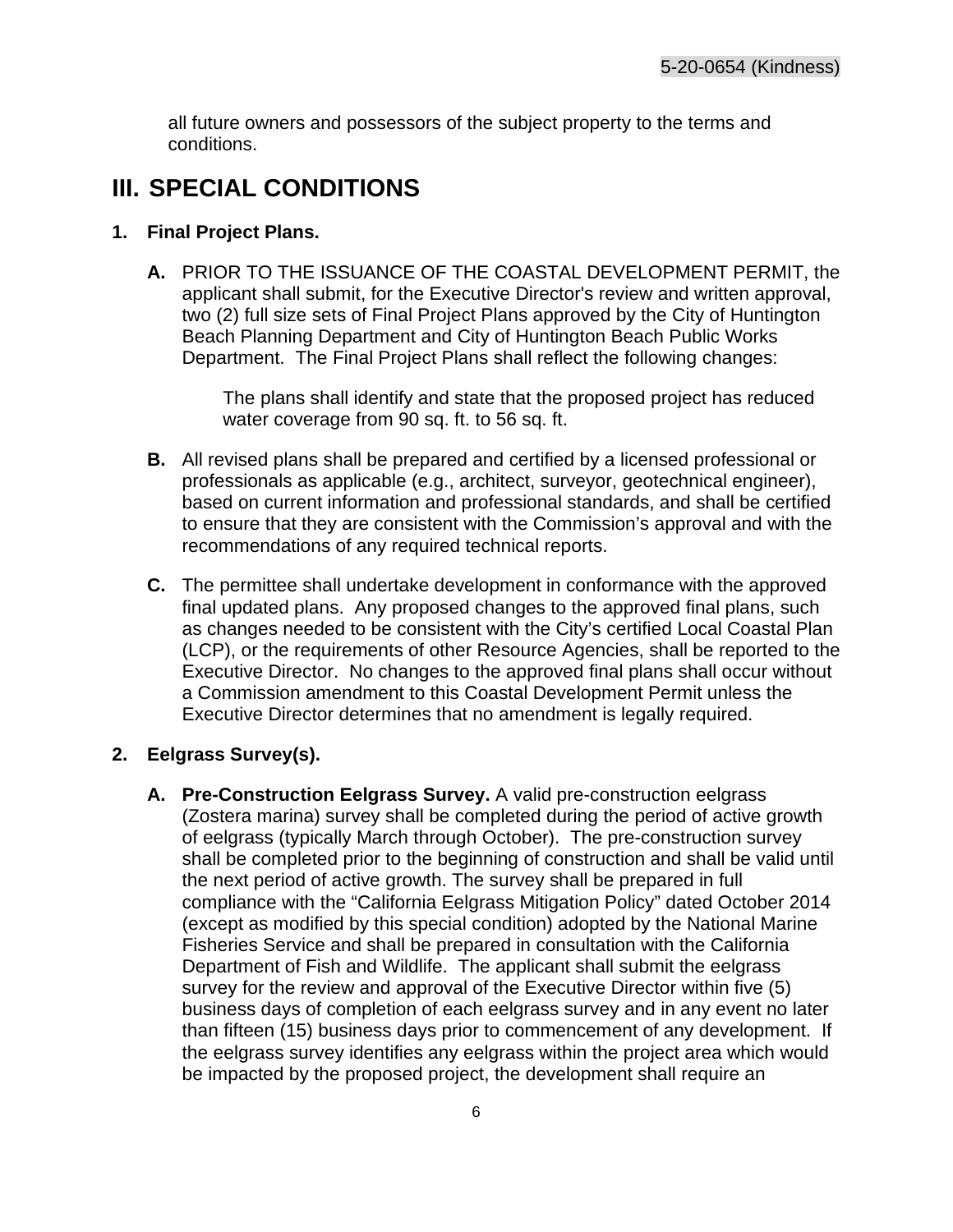amendment to this permit from the Coastal Commission or a new coastal development permit.

**B. Post-Construction Eelgrass Survey**. If any eelgrass is identified in the project area or the 10 meter buffer area by the pre-construction survey required by Subsection A of this condition, within 30 days of completion of construction, or within the first 30 days of the next active growth period following completion of construction that occurs outside of the active growth period, the applicant shall survey the project site and the 10 meter buffer area to determine if any eelgrass was adversely impacted. The survey shall be prepared in full compliance with the CEMP adopted by the NMFS (except as modified by this special condition), and in consultation with the CDFW. If side-scan sonar methods are to be used, evidence of a valid permit from CSLC must also be provided prior to the commencement of each survey period. The applicant shall submit the post-construction eelgrass survey for the review and approval of the Executive Director within thirty (30) days after completion of the survey. If any eelgrass has been adversely impacted, the applicant shall replace the impacted eelgrass at a minimum final 1.38:1 ratio on-site (mitigation: impact), or at another location, in accordance with the CEMP. Any exceptions to the required 1.38:1 minimum final mitigation ratio found within the CEMP shall not apply. Based on past performance of eelgrass mitigation efforts, in order to achieve this minimum, the appropriate regional initial planting ratio provided in the CEMP should be used. Implementation of mitigation to ensure success in achieving the minimum final mitigation ratio (1.38:1) shall require an amendment to this permit or a new coastal development permit unless the Executive Director provides a written determination that no amendment or new permit is required.

#### **3. Pre-construction Caulerpa Sp. Survey**

- **A.** Not earlier than 90 days nor later than 30 days prior to commencement or recommencement of any development authorized under this coastal development permit (the "project"), the applicant shall undertake a survey of the project area and a buffer area at least 10 meters beyond the project area to determine the presence of the invasive alga Caulerpa sp. The survey shall include a visual examination of the substrate.
- **B.** The survey protocol shall be prepared in consultation with the Regional Water Quality Control Board, the California Department of Fish and Wildlife, and the National Marine Fisheries Service.
- **C.** Within five (5) business days of completion of the survey, the applicant shall submit the survey:
	- (1) for the review and approval of the Executive Director; and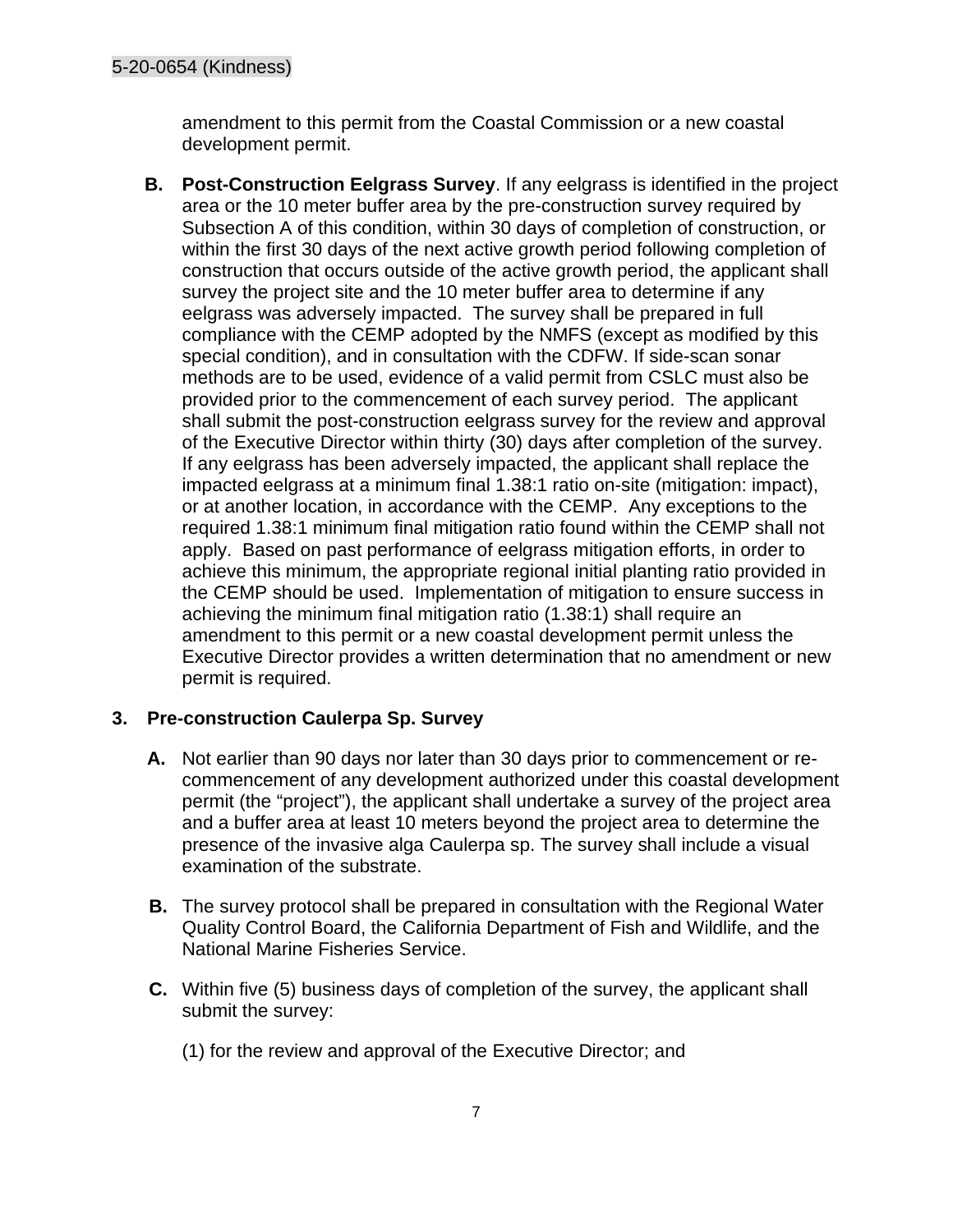- (2) to the Surveillance Subcommittee of the Southern California Caulerpa Action Team (SCCAT). The SCCAT Surveillance Subcommittee may be contacted through California Department of Fish & Wildlife (858/467-4218) National Marine Fisheries Service (562/980-4043).
- **D.** If Caulerpa species is found within the project or buffer areas, the applicant shall not proceed with the project until 1) the applicant provides evidence to the Executive Director, subject to concurrence by the Executive Director, that all Caulerpa sp. discovered within the project and buffer area has been eliminated in a manner that complies with all applicable governmental approval requirements, including but not limited to those of the California Coastal Act, or 2) the applicant has revised the project to avoid any contact with Caulerpa species. No revisions to the project shall occur without a Coastal Commission approved amendment to this coastal development permit unless the Executive Director determines that no amendment is legally required.
- **4. Future Development.** This permit is only for the development described in CDP No. 5-20-0654. Pursuant to Title 14 of the California Code of Regulations, Section 13253(b)(6), the exemptions otherwise provided in Public Resources Code Section 30610(b) shall not apply to the development governed by CDP No. 5-20-0654, including the proposed private dock float system. Accordingly, any future improvements to the development authorized by this permit, including but not limited to repair and maintenance identified as requiring a permit in Public Resources Code Section 30610(d) and Title 14 of the California Code of Regulations, Sections 13252(a)-(b), shall require an amendment to CDP No. 5-20- 0654 from the Commission or shall require an additional CDP from the Commission or from the applicable certified local government.

#### **5. Water Quality**

- A. Construction Responsibilities and Debris Removal
	- (1) No demolition or construction materials, equipment, debris, or waste shall be placed or stored where it may enter sensitive habitat, receiving waters or a storm drain, or be subject to wave, wind, rain, or tidal erosion and dispersion;
	- (2) Any and all debris resulting from demolition or construction activities, and any remaining construction material, shall be removed from the project site within 24 hours of completion of the project;
	- (3) Demolition or construction debris and sediment shall be removed from work areas each day that demolition or construction occurs to prevent the accumulation of sediment and other debris that may be discharged into coastal waters;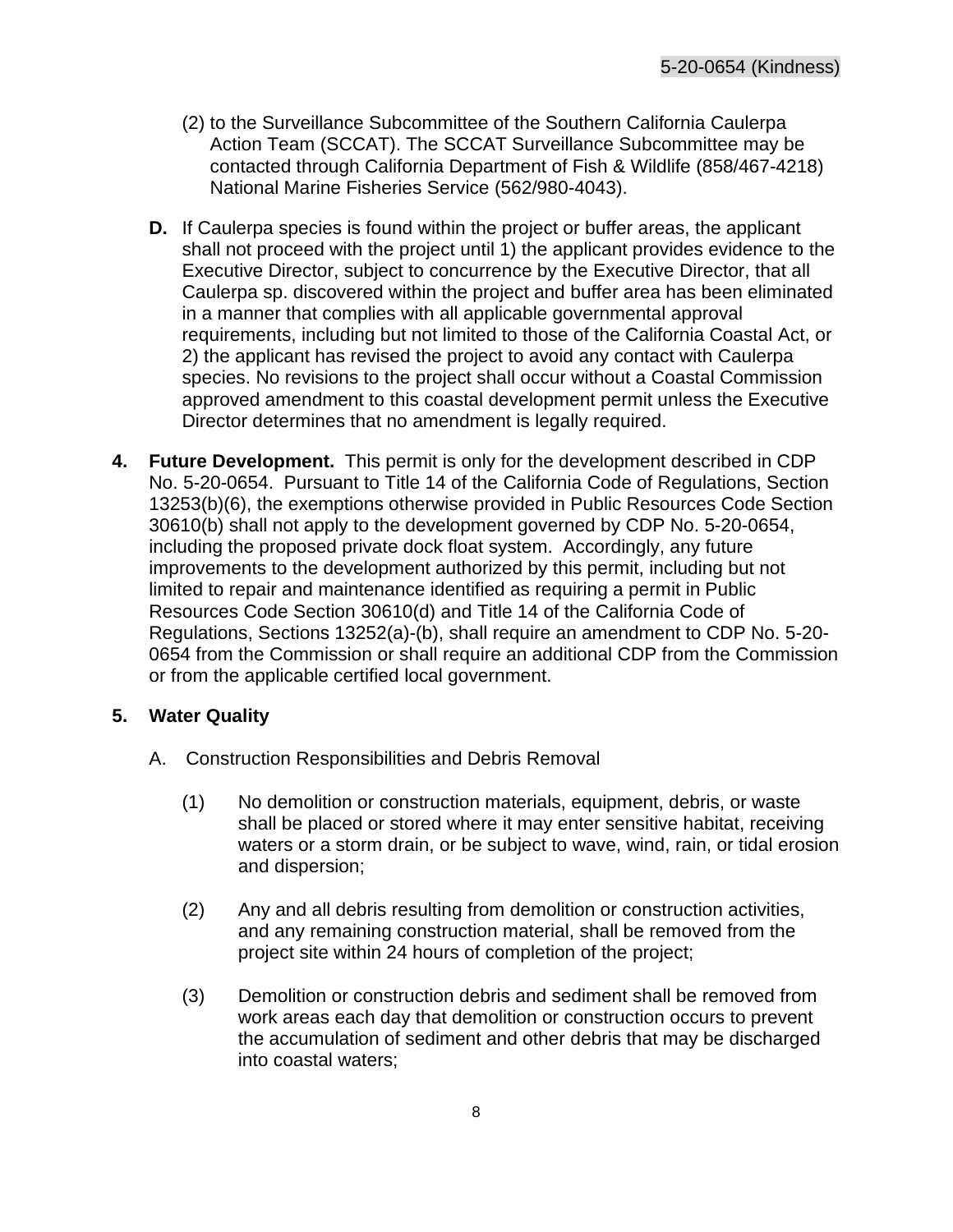- (4) Machinery or construction materials not essential for project improvements will not be allowed at any time in the intertidal zone;
- (5) If turbid conditions are generated during construction a silt curtain will be utilized to control turbidity;
- (6) Floating booms will be used to contain debris discharged into coastal waters and any debris discharged will be removed as soon as possible but no later than the end of each day;
- (7) Non buoyant debris discharged into coastal waters will be recovered by divers as soon as possible after loss;
- (8) All trash and debris shall be disposed in the proper trash and recycling receptacles at the end of every construction day;
- (9) The applicant shall provide adequate disposal facilities for solid waste, including excess concrete, produced during demolition or construction;
- (10) Debris shall be disposed of at a legal disposal site or recycled at a recycling facility. If the disposal site is located in the coastal zone, a coastal development permit or an amendment to this permit shall be required before disposal can take place unless the Executive Director determines that no amendment or new permit is legally required;
- (11) All stock piles and construction materials shall be covered, enclosed on all sides, shall be located as far away as possible from drain inlets and any waterway, and shall not be stored in contact with the soil;
- (12) Machinery and equipment shall be maintained and washed in confined areas specifically designed to control runoff. Thinners or solvents shall not be discharged into sanitary or storm sewer systems;
- (13) The discharge of any hazardous materials into any receiving waters shall be prohibited;
- (14) Spill prevention and control measures shall be implemented to ensure the proper handling and storage of petroleum products and other construction materials. Measures shall include a designated fueling and vehicle maintenance area with appropriate berms and protection to prevent any spillage of gasoline or related petroleum products or contact with runoff. The area shall be located as far away from the receiving waters and storm drain inlets as possible;
- (15) Best Management Practices (BMPs) and Good Housekeeping Practices (GHPs) designed to prevent spillage and/or runoff of demolition or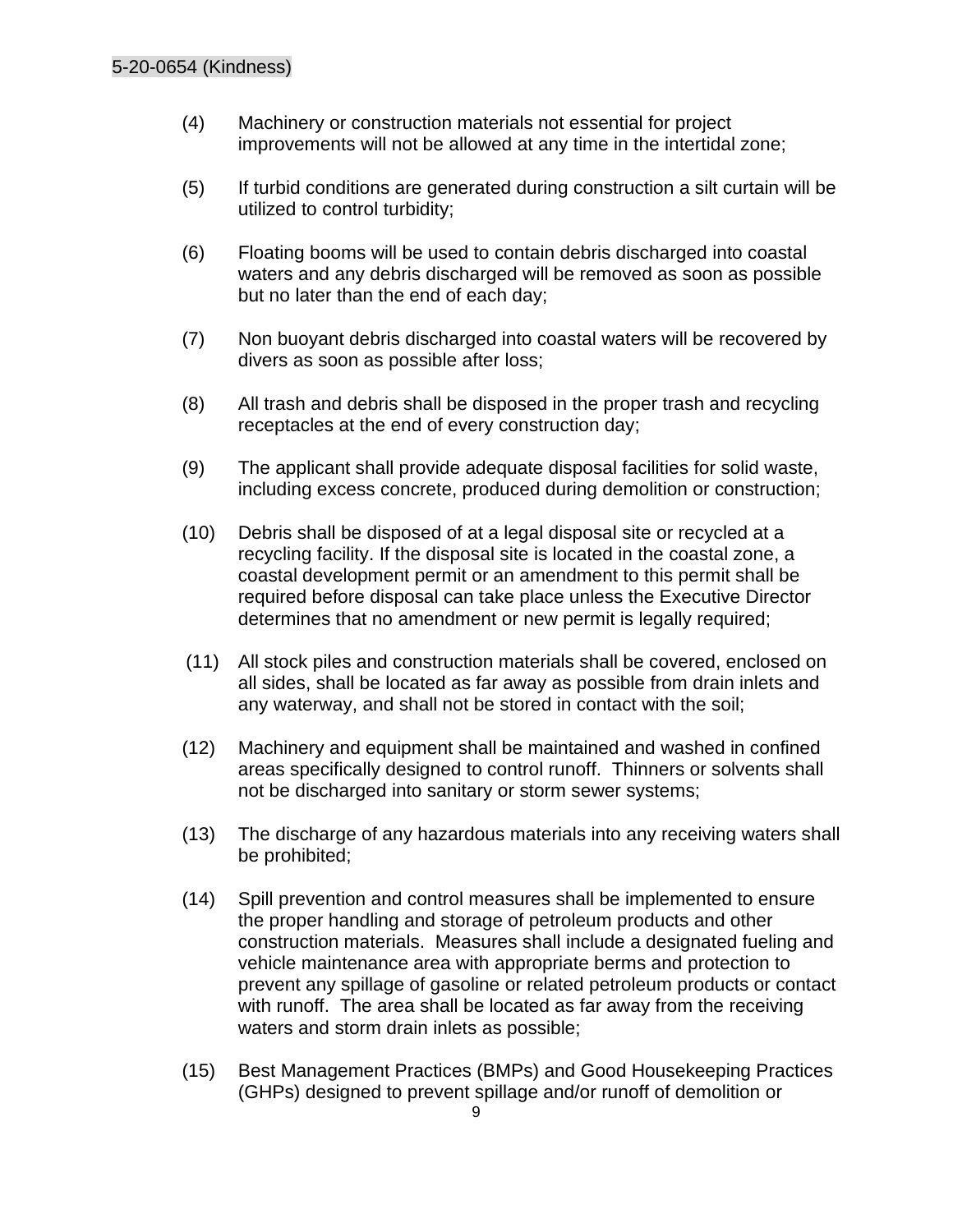construction-related materials, and to contain sediment or contaminants associated with demolition or construction activity, shall be implemented prior to the on-set of such activity; and

- (16) All BMPs shall be maintained in a functional condition throughout the duration of construction activity.
- B. Best Management Practices Program

By acceptance of this permit the applicant agrees that the long-term water-borne berthing of boat(s) in the approved dock and/or boat slip will be managed in a manner that protects water quality pursuant to the implementation of the following BMPs.

- (1) Boat Cleaning and Maintenance Measures:
	- a. In-water top-side and bottom-side boat cleaning shall minimize the discharge of soaps, paints, and debris;
	- b. In-the-water hull scraping or any process that occurs under water that results in the removal of paint from boat hulls shall be prohibited. Only detergents and cleaning components that are designated by the manufacturer as phosphate-free and biodegradable shall be used, and the amounts used minimized; and
	- c. The applicant shall minimize the use of detergents and boat cleaning and maintenance products containing ammonia, sodium hypochlorite, chlorinated solvents, petroleum distillates or lye.
	- d. Any and all debris/trash found near the dock will be removed.
- (2) Solid and Liquid Waste Management Measures:
	- a. All trash, recyclables, and hazardous wastes or potential water contaminants, including old gasoline or gasoline with water, absorbent materials, oily rags, lead acid batteries, anti-freeze, waste diesel, kerosene and mineral spirits will be disposed of in a proper manner and will not at any time be disposed of in the water or gutter.
- (3) Petroleum Control Management Measures:
	- a. Boaters will practice preventive engine maintenance and will use oil absorbents in the bilge and under the engine to prevent oil and fuel discharges. Oil absorbent materials shall be examined at least once a year and replaced as necessary. Used oil absorbents are hazardous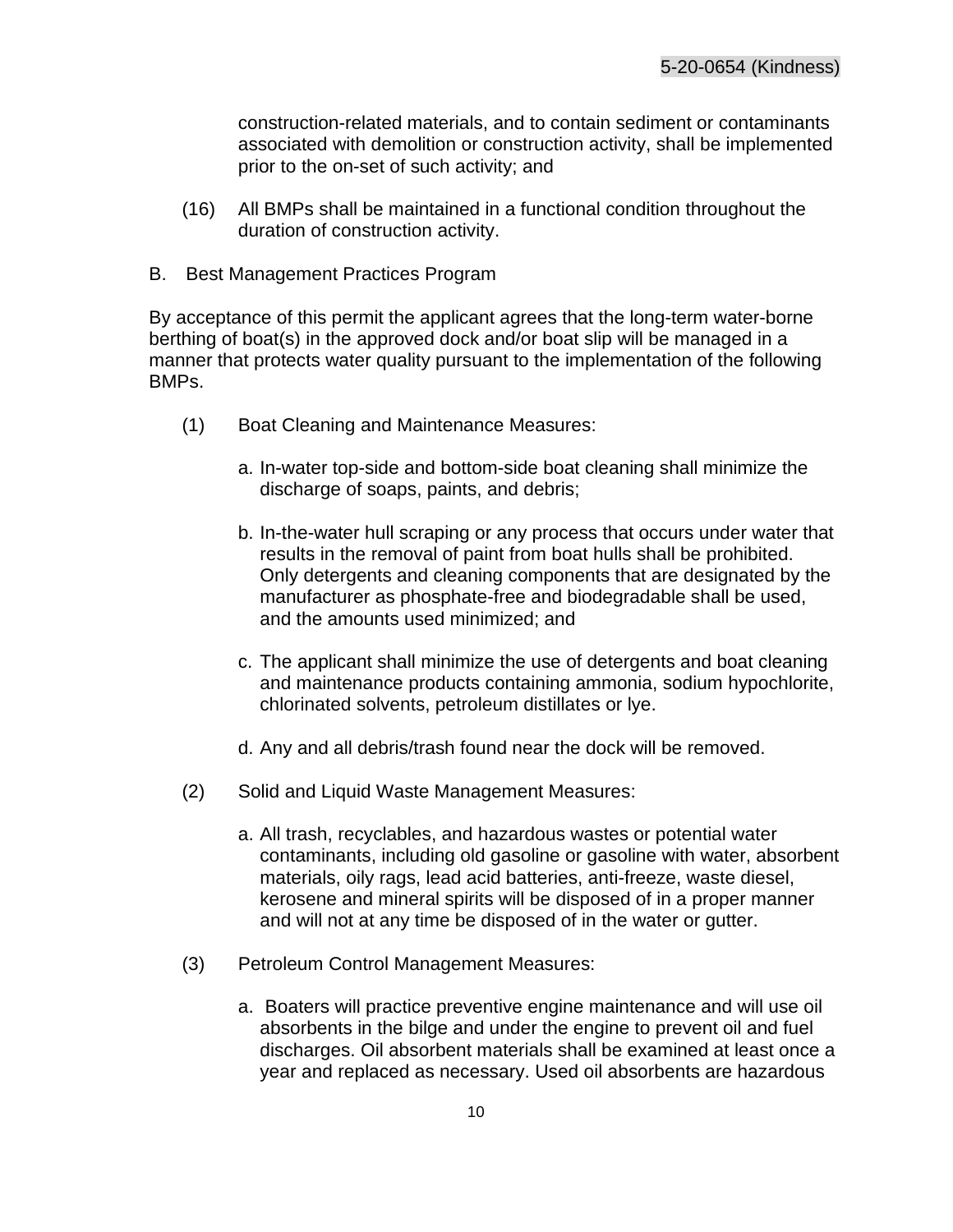waste in California. Used oil absorbents must therefore be disposed in accordance with hazardous waste disposal regulations. The boaters will regularly inspect and maintain engines, seals, gaskets, lines and hoses in order to prevent oil and fuel spills. The use of soaps that can be discharged by bilge pumps is prohibited;

- b. If the bilge needs more extensive cleaning (e.g., due to spills of engine fuels, lubricants or other liquid materials), the boaters will use a bilge pump-out facility or steam cleaning services that recover and properly dispose or recycle all contaminated liquids; and
- c. Bilge cleaners which contain detergents or emulsifiers will not be used for bilge cleaning since they may be discharged to surface waters by the bilge pumps.
- (4) Leakage Measures:
	- a. Any leakage or spills must be immediately reported to the management team, Huntington Beach Fire Department and/or the City of Huntington Beach Hazmat Team.
	- b. In the event of leakage or spill of hazardous materials to the marine environment, the source of the leakage or spill is terminated immediately.
	- c. All tenant vessels should have absorbent pads on board. This product should be an oil-only absorbent product which soaks up hydrocarbons – gasoline, diesel fuel, oil, hydraulic fluids- but not water. Other absorbent products that "eat" hydrocarbons are not allowed. No boater shall pour loose remediation productions or spray any remediation products on the water at anytime.
- **6. Resource Agencies.** The permittee shall comply with all requirements, requests and mitigation measures from the California Department of Fish and Wildlife (CDFW), the Regional Water Quality Control Board (RWQCB); the U.S. Army Corps of Engineers (USACE), and the U.S. Fish and Wildlife Service (USFWS) with respect to preservation and protection of water quality and marine environment. Any change in the approved project that may be required by the above-stated agencies shall be submitted to the Executive Director in order to determine if the proposed change shall require a permit amendment pursuant to the requirements of the Coastal Act and the California Code of Regulations.
- **7. Public Rights and Public Trust.** The Coastal Commission's approval of this permit shall not constitute a waiver of any public rights that exist or may exist on the property. The permittee shall not use this permit as evidence of a waiver of any public rights that may exist on the property now or in the future.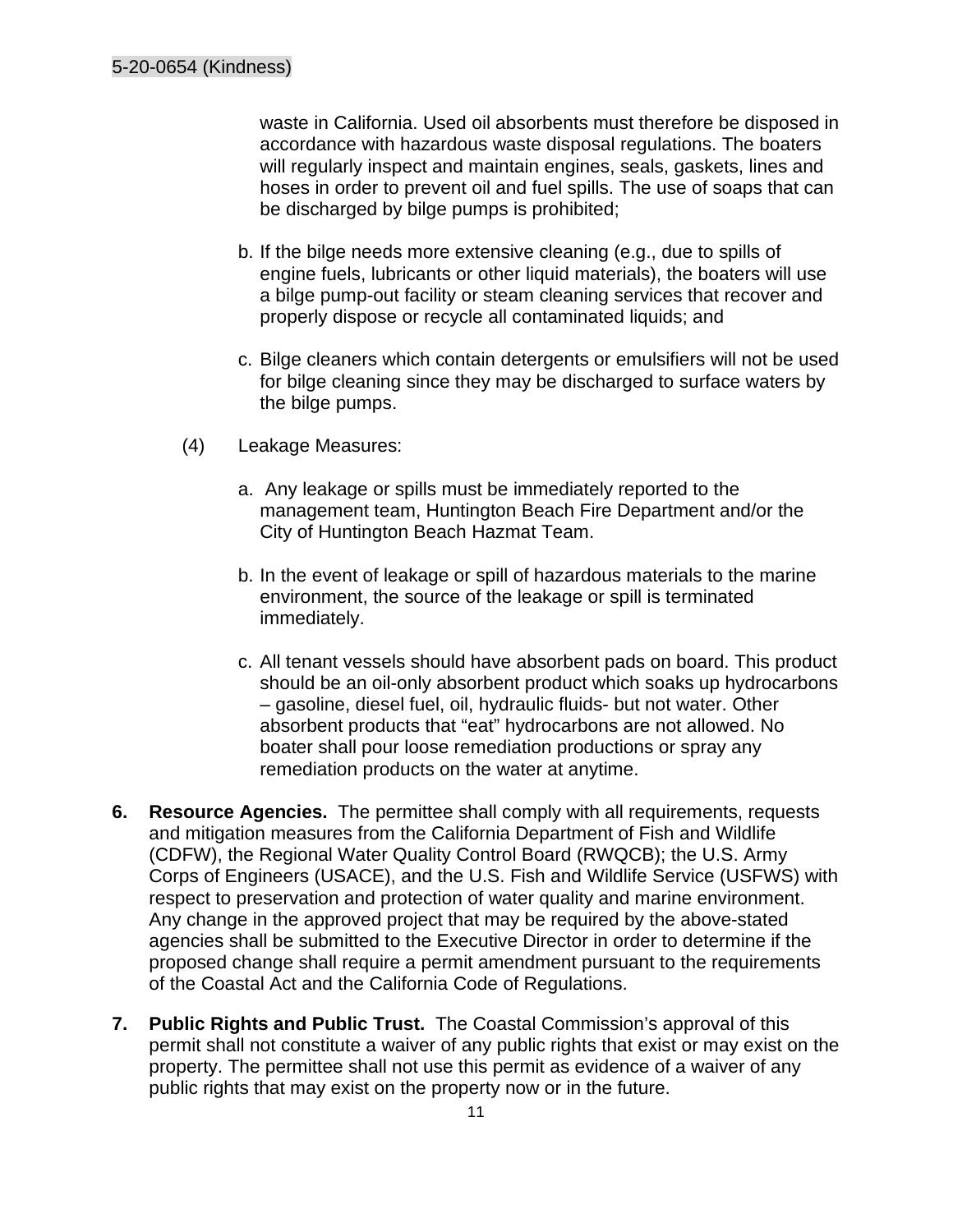## **IV. FINDINGS AND DECLARATIONS**

### <span id="page-11-0"></span>**A. Project Description and Location**

The proposed project is the removal of an existing 726 sq. ft. floating dock and a 3-ft. x 18-ft. gangway and installation of a 782 sq. ft. floating dock and 3-ft. x 18-ft. gangway. Four (4) existing 16-in. sq. piles will remain and be re-used in place (**[Exhibits No. 2-3](https://documents.coastal.ca.gov/reports/2022/4/F6a/F6a-4-2022-exhibits.pdf)**). The private dock is associated with a single-family residence on a bayfront lot in Huntington Harbour in the City of Huntington Beach. The new floating dock system will be comprised of wood and composite material, foam, and concrete. There is an existing deck cantilevered from the bulkhead, but no work to it is proposed. Initially, water coverage post-project would have increased by 90 sq. ft. However, the applicant has identified an alternative that would result in only 56 sq. ft. of additional water coverage, rather than 90 additional sq. ft. In addition, the floating dock will not extend any more bayward than the existing floating dock. This proposal is similar to adjacent docks in the area and is consistent with past Commission-issued permits. The applicant has provided an engineering report indicating that the reduced design is structurally sound.

While the applicant has revised the proposed project and provided updated plans, a revised Approval-In-Concept from the City of Huntington Beach Planning Department and revised Harbor Permit from the City of Huntington Beach Public Works Department has not been submitted. Thus, the Commission imposes **Special Condition No. 1**, which requires the applicant to submit Final Project Plans approved by the City of Huntington Beach Planning Department and City of Huntington Beach Public Works Department.

Any potential addition/expansion to the floating dock system, whether temporary or permanent, even if not required to be attached to the bulkhead or a pile in the bay, would constitute development as defined in section 30[1](#page-11-1)06 of the Coastal Act,<sup>1</sup> would be located in Huntington Harbour within the Commission's retained jurisdiction and would necessitate review and approval by the Coastal Commission, including issuance of an

<span id="page-11-1"></span><sup>1</sup> Section 30106 of the Coastal Act defines "Development" as follows: "Development" means, on land, in or under water, the placement or erection of any solid material or structure; discharge or disposal of any dredged material or of any gaseous, liquid, solid, or thermal waste; grading, removing, dredging, mining, or extraction of any materials; change in the density or intensity of use of land, including, but not limited to, subdivision pursuant to the Subdivision Map Act (commencing with Section 66410 of the [Government Code\)](http://leginfo.legislature.ca.gov/faces/codes_displayexpandedbranch.xhtml?tocCode=GOV&division=2.&title=7.&part=&chapter=&article=), and any other division of land, including lot splits, except where the land division is brought about in connection with the purchase of such land by a public agency for public recreational use; change in the intensity of use of water, or of access thereto; construction, reconstruction, demolition, or alteration of the size of any structure, including any facility of any private, public, or municipal utility; and the removal or harvesting of major vegetation other than for agricultural purposes, kelp harvesting, and timber operations which are in accordance with a timber harvesting plan submitted pursuant to the provisions of the Z'berg-Nejedly [Forest Practice Act of 1973](http://leginfo.legislature.ca.gov/faces/codes_displayexpandedbranch.xhtml?tocCode=PRC&division=4.&title=&part=2.&chapter=8.&article=) (commencing wit[h Section 4511\)](http://leginfo.legislature.ca.gov/faces/codes_displayexpandedbranch.xhtml?tocCode=PRC&division=4.&title=&part=2.&chapter=8.&article=).

As used in this section, "structure" includes, but is not limited to, any building, road, pipe, flume, conduit, siphon, aqueduct, telephone line, and electrical power transmission and distribution line.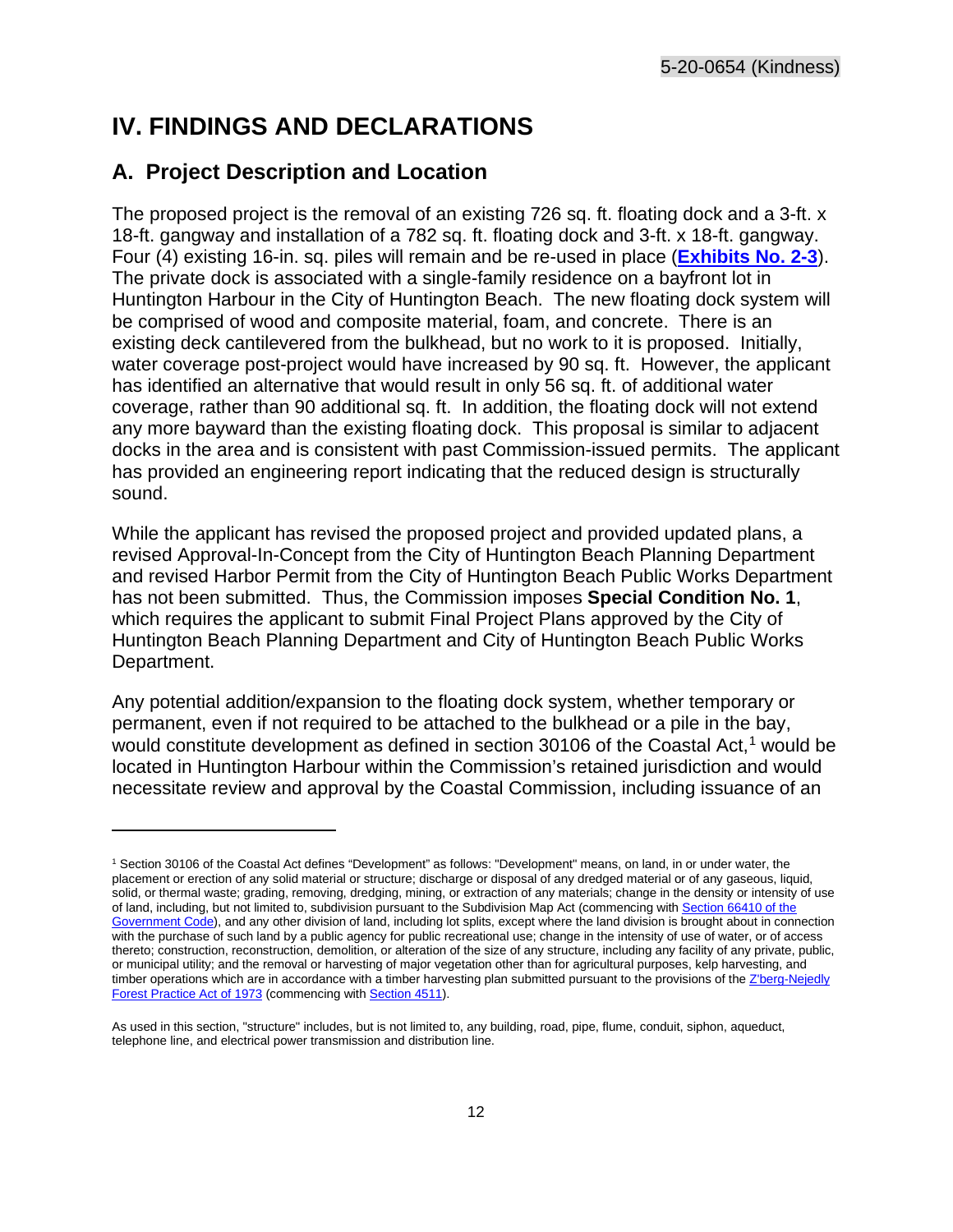amendment to this permit or a new CDP. This review would also give the Commission an opportunity to review and analyze any potential adverse impacts of an increase of water coverage in an area where such coverage is already a concern. **Special Condition No. 4** further clarifies that any improvement or repair or maintenance of the subject proposed development will require an amendment to this CDP or a new CDP.

<span id="page-12-0"></span>The subject site is associated with the residentially zoned, harbor front lot at 3552 Gilbert Drive, in Huntington Harbour in the City of Huntington Beach, Orange County (**[Exhibit No. 1](https://documents.coastal.ca.gov/reports/2022/4/F6a/F6a-4-2022-exhibits.pdf)**). The dock will be used for boating related purposes to serve the adjacent single-family residence. Single-family residences and associated private dock systems characterize the subject site and the surrounding area.

The subject site is located within the City of Huntington Beach, which has a certified Local Coastal Program (LCP). However, due to the project location seaward of the mean high tide line, the project is within an area of the Commission's retained permit jurisdiction and the standard of review for development within the Commission's original permit jurisdiction is Chapter 3 of the Coastal Act. The City's certified LCP is advisory in nature and may provide guidance for development. The water area within which the boat dock project is proposed is land use designated Open Space Water Recreation (OS-W) and zoned Waterways Recreation (WR). A private boat dock associated with single-family residential development on the adjacent lot is recognized by the City's certified LCP as an allowable use, specifically in Implementation Plan Chapter 213 Open Space District, which allows private boat docks abutting residential uses in Huntington Harbour in the Waterways Recreation zone. The City of Huntington Beach reviewed the proposed plans and issued an Approval-in-Concept dated July 21, 2020 from the Planning Department. In addition, the Public Works Department approved Harbor Permit No. 1338 on July 21, 2020 for the proposed boat dock project.

The proposed dock is located on Main Channel in Huntington Harbour. Main Channel is owned and administered by the California State Lands Commission (SLC). Development in this area requires review and approval from SLC, typically in the form of a lease agreement. The applicant has obtained a valid lease agreement from the SLC for the proposed boat dock. The lease runs from April 5, 2019 to April 4, 2029.

### **B. Standard of Review**

<span id="page-12-1"></span>The City of Huntington Beach LCP was effectively certified in March 1985. The proposed project is beyond the bulkhead located bayward of the mean high tide line and is thus within the Commission's original permit jurisdiction. The standard of review for development within the Commission's original permit jurisdiction is Chapter 3 of the Coastal Act. The City's certified LCP is advisory in nature and may provide guidance.

### **C. Marine Resources**

The proposed private recreational boat dock development and its associated structures are an allowable and encouraged marine-related use. The design of the project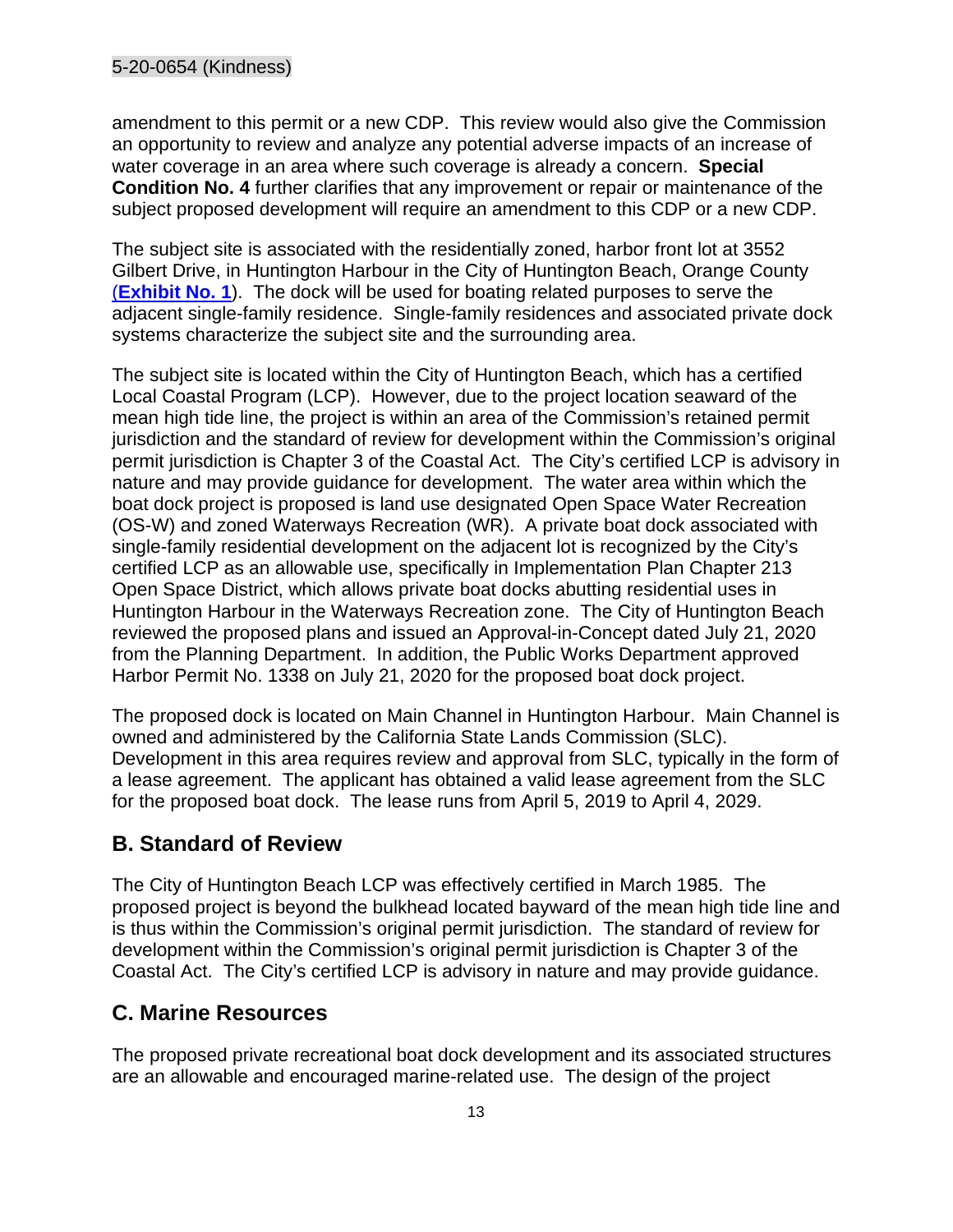includes the minimum size and number of pilings necessary for structural stability. As conditioned, the project will not significantly adversely impact eelgrass beds and will not contribute to the dispersal of the invasive aquatic algae, *Caulerpa sp*. Further, as proposed and conditioned, the project, which is to be used solely for recreational boating purposes, conforms to Sections 30224 and 30233 of the Coastal Act.

The applicant submitted an eelgrass survey for the project site conducted on October 22, 2020, which determined that no eelgrass was located within the project site. Eelgrass surveys completed between August through October are valid until the resumption of active growth (i.e., March 1). This date has passed, and the subject eelgrass survey is no longer valid for project construction. Therefore, the Commission imposes **Special Condition No. 2**, which requires a new eelgrass survey and identifies the procedures necessary to be completed prior to beginning construction. If the preconstruction eelgrass survey required by **Special Condition No. 2** identifies new eelgrass beds that would be impacted by the proposed dock construction, the applicant must apply for a CDP amendment or new CDP to re-design and/or relocate the new dock to avoid eelgrass impacts consistent with Sections 30230 and 30231 of the Coastal Act which protect biological resources.

The applicant has submitted a Caulerpa survey conducted in conjunction with the eelgrass survey on October 22, 2020. The bathymetric surveys did not find evidence of Caulerpa onsite—however, Caulerpa surveys only remain valid for 90 days. Given the potential for the *Caulerpa sp*. to take over eelgrass and other marine habitat in the project vicinity, the Commission staff recommends requires an up-to-date *Caulerpa sp*. survey be conducted prior to commencement of the project, as addressed by **Special Condition No. 3**. Also, if any *Caulerpa sp*. is found on the project site, **Special Condition No. 3** identifies the procedures necessary to be completed prior to beginning any construction consistent with Sections 30230 and 30231 of the Coastal Act which protect biological resources.

As conditioned for eelgrass and Caulerpa surveys, impacts to those biological resources will be minimized. In order to protect these resources and additional biological resources from potential future impacts, **Special Condition No. 4** requires the applicant to obtain a permit amendment or a new permit for any repair or maintenance of the proposed dock system.

### <span id="page-13-0"></span>**D. Water Quality**

Coastal Act Sections 30230, 30231 and 30232 require protection of marine resources and, where feasible, the restoration of marine resources, as well as the maintenance of the biological productivity of coastal waters. Coastal Act Section 30250 requires that new residential development be located where it will not have significant individual or cumulative adverse effects on coastal resources.

<span id="page-13-1"></span>There is potential for the discharge of demolition or construction debris into coastal waters at the project site. This could result in adverse effects on the marine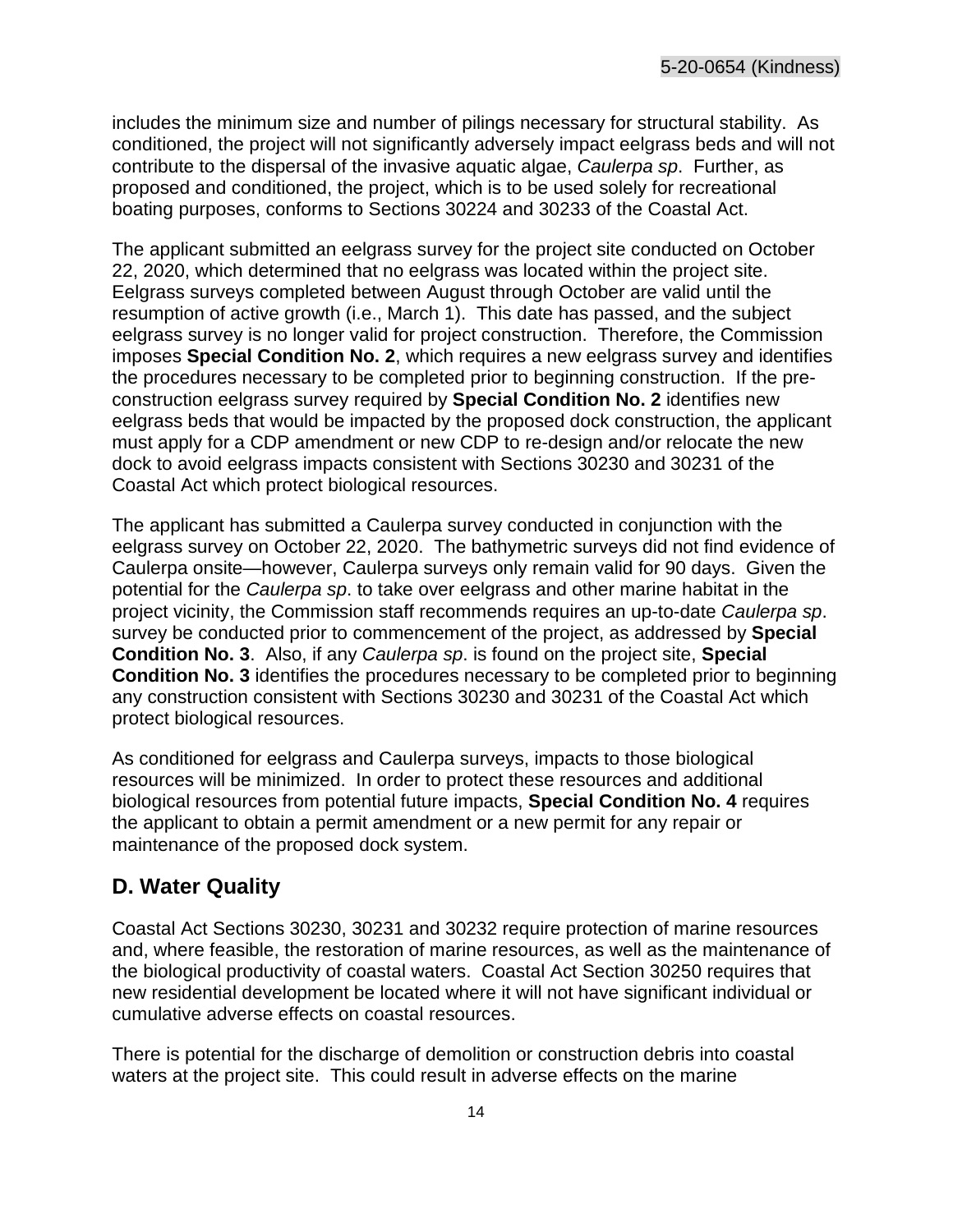environment. The proposed development includes protective measures to ensure that coastal waters and marine resources will not be adversely affected before, during or after construction. To ensure that all impacts (pre- and post- construction) to water quality are minimized, and to reduce the potential for construction related impacts on water quality, the Commission imposes **Special Condition No. 5**, which requires, but is not limited to, the appropriate storage and handling of construction equipment and materials to minimize the potential of pollutants to enter coastal waters; and the continued use and maintenance of post-construction BMPs. As conditioned, the proposed project minimizes impacts to biological resources consistent with Sections 30230 and 30231 of the Coastal Act.

The applicant has indicated that the project has a pending Clean Water Act Section 401 Water Quality Standards Certification under review from the Regional Water Quality Control Board (RWQCB). The applicant has also applied for a permit from the United States Army Corps of Engineers (USACE), which is pending until coastal development permit approval. To ensure that the proposed project adheres to the requirements from other resource agencies, and to account for changes to other resource agency permits that may be necessary given the design alternative required by the Commission, **Special Condition No. 6** requires the applicant to comply with all requirements, requests and mitigation measures from the California Department of Fish and Wildlife (CDFW), the RWQCB, the USACE, and the United States Fish and Wildlife Service (USFWS) with respect to preservation and protection of water quality and marine environment consistent with Section 30231, 30232 and 30233 of the Coastal Act.

## **E. Public Access**

Coastal Act Section 30210 mandates that maximum public access to the coast and recreational opportunities be provided consistent with private property rights. Section 30212(a) of the Coastal Act provides that adequate public access to the sea be provided in new development projects, except where adequate access exists nearby. Additionally, Sections 30220 and 30221 of the Coastal Act protect coastal areas suited for water-oriented recreational activities and oceanfront land for recreational uses. Section 30250 of the Coastal Act requires new development to not have significant adverse effects, individually or cumulatively, on coastal resources.

<span id="page-14-0"></span>There is no direct public pedestrian access to public tidelands through the private residential lot at the subject site. The subject site is located on Gilbert Island in Huntington Harbour. The nearest public access in the area is at Sunset Beach, a sandy oceanfronting public beach, located approximately 2,300 feet south of the site. The proposed project will not result in any new adverse impacts to public access. In order to preserve and maintain access to the public tidelands, **Special Condition No. 7** is imposed stating that the approval of a coastal development permit for the project does not waive any public rights or interest that exist or may exist on the property, now or in the future.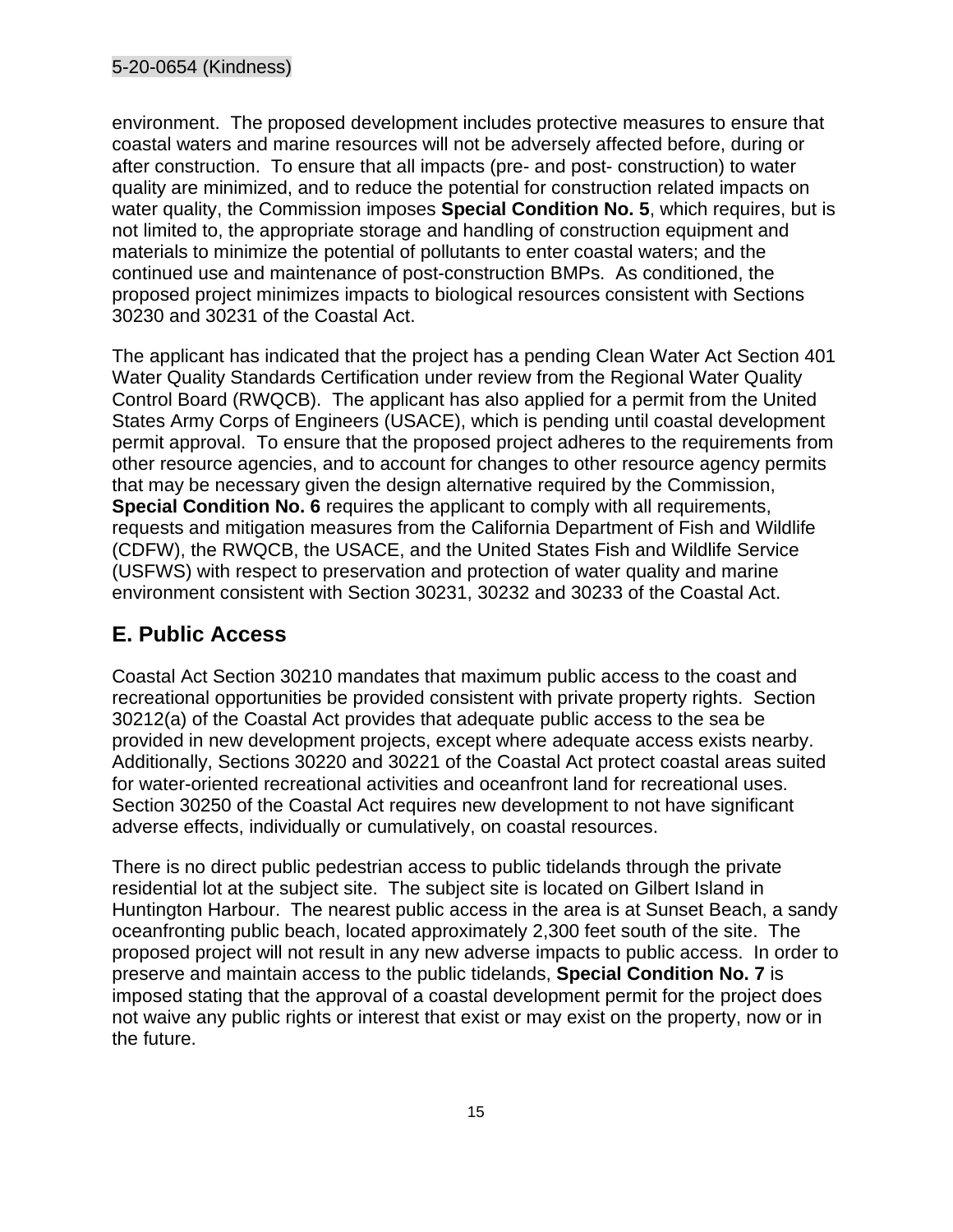### **F. Local Coastal Program (LCP)**

<span id="page-15-0"></span>An LCP for the City of Huntington Beach was effectively certified in March 1985. However, the proposed development is occurring within an area of the Commission's original permit jurisdiction, due to the project location seaward of the mean high tide line. Consequently, the standard of review is the Coastal Act and the City's LCP may be used as guidance. As conditioned, the proposed development is consistent with Chapter 3 policies of the Coastal Act and with the certified LCP for the area.

### **G. California Environmental Quality Act (CEQA)**

<span id="page-15-1"></span>Section 13096 of Title 14 of the California Code of Regulations requires Commission approval of Coastal Development Permit applications to be supported by findings showing the approval, as conditioned, to be consistent with any applicable requirements of the California Environmental Quality Act (CEQA). Section 21080.5(d)(2)(A) of CEQA prohibits a proposed development from being approved if there are feasible alternatives or feasible mitigation measures available which would substantially lessen any significant adverse effect which the activity may have on the environment. The Commission's regulatory program for reviewing and granting CDPs has been certified by the Resources Secretary to be the functional equivalent of CEQA. (14 CCR § 15251(c).)

In this case, the City of Huntington Beach is the lead agency and the Commission is a responsible agency for the purposes of CEQA. The City of Huntington Beach determined on July 21, 2020, that the project qualifies for a CEQA Exemption Class 1 Existing Facilities. The Commission finds that the project, as conditioned, is consistent with Coastal Act requirements and will not cause new adverse impacts to the environment.

The proposed project is located in an urban area. Infrastructure necessary to serve the project exists in the area. The proposed project has been conditioned in order to be found consistent with the resource protection policies of the Coastal Act. As conditioned, the proposed project has been found consistent with the marine resources, water quality, and public access policies of the Coastal Act.

Therefore, as conditioned, the Commission finds that there are no feasible alternatives or additional feasible mitigation measures available that would substantially lessen any significant adverse effect that the activity may have on the environment. The Commission finds that the proposed project, as conditioned, is the least environmentally damaging feasible alternative and is consistent with the requirements of the Coastal Act and CEQA.